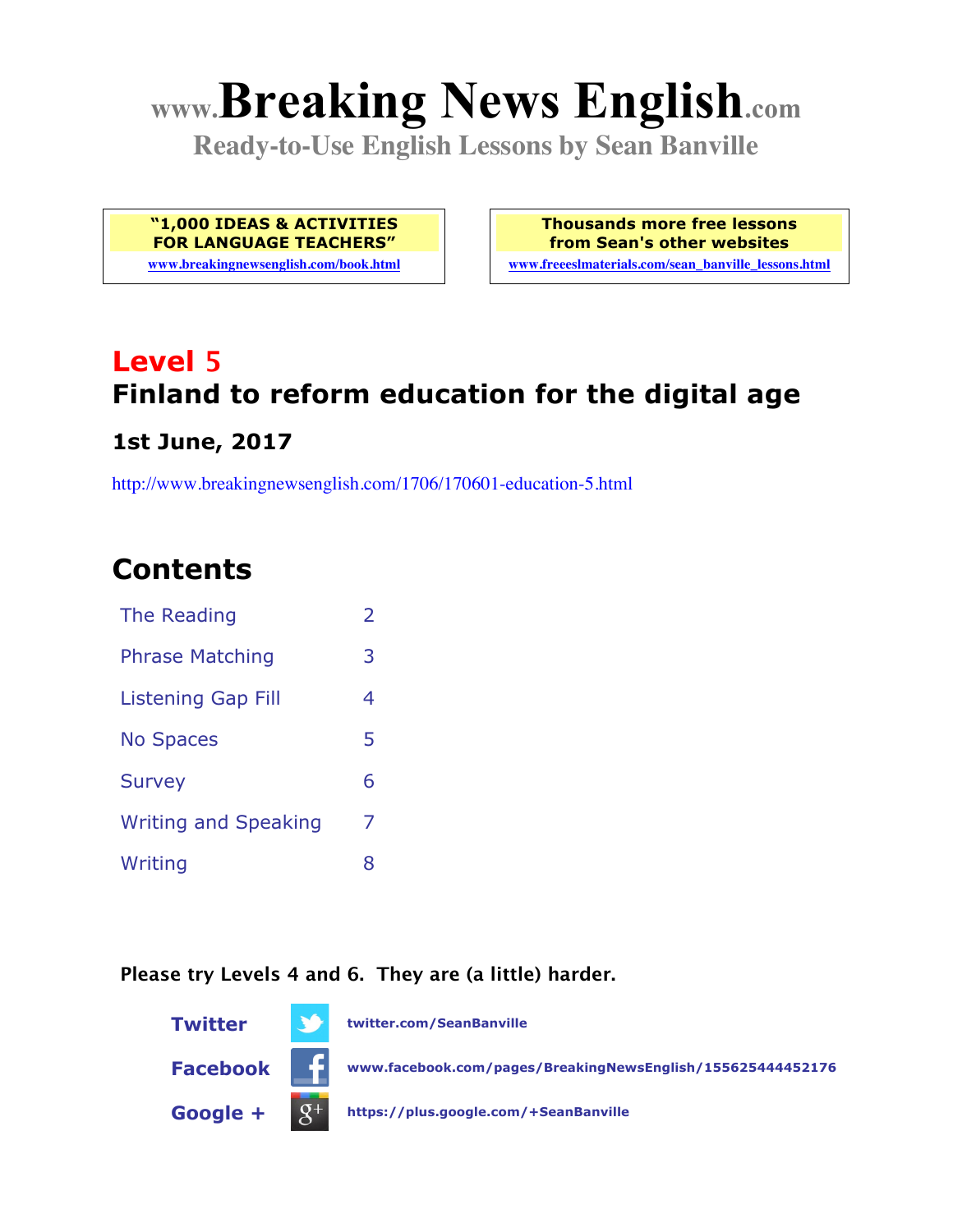### **THE READING**

From http://www.breakingnewsenglish.com/1706/170601-education-5.html

Finland wants more than always being top of the world's education tables. It is planning to reform its education system to better prepare students for the digital age. A key part of this is to put more emphasis on digital and workplace skills. An example of this would be to use 3D printers in history classes for students to make models of ancient buildings. There will also be vocational training in real-life work settings. Students' performance would be judged by both a teacher and by an official from the company helping the student.

One teacher explained why a change was necessary. She said school is usually divided into subjects and facts that students must learn. She said real life is not like that because our brain is not divided into topics. She added that students needed to think in a broader way. They must think about the problems in the world, like migration, the economy, the post-truth era. She questioned whether today's children get the tools to deal with such an inter-cultural world. She warned it would be a big mistake to let children believe that the world is simple, and that all they need is facts.

Sources: http://www.**helsinkitimes.fi**/finland/finland-news/domestic/14731-finland-s-vocational-educationreform-an-example-to-follow.html http://www.**bbc.com**/news/world-europe-39889523 http://www.**straitstimes.com**/singapore/education/finn-fun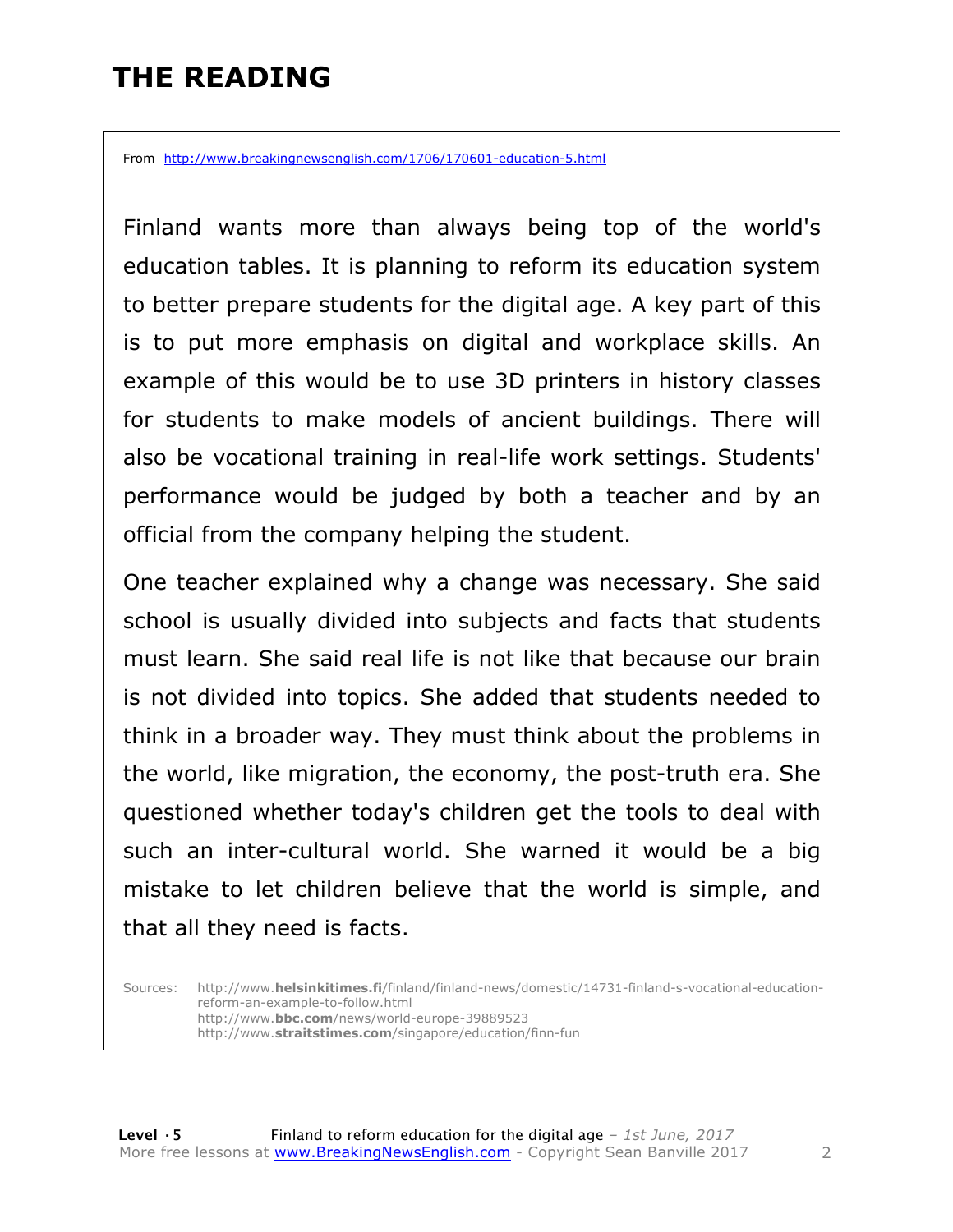## **PHRASE MATCHING**

From http://www.breakingnewsenglish.com/1706/170601-education-5.html

#### **PARAGRAPH ONE:**

| 1. always being             | a. |
|-----------------------------|----|
| 2. the world's education    | b. |
| 3. It is planning to reform | c. |
| 4. prepare students         | d. |
| 5. a key                    | e. |
| 6. digital and workplace    | f. |
| 7. models of ancient        | g. |
| 8. vocational               | h. |
|                             |    |

#### **PARAGRAPH TWO:**

|    | 1. explained why a change                  |    | a. like that      |
|----|--------------------------------------------|----|-------------------|
|    | 2. school is usually divided               |    | b. a big mistake  |
|    | 3. She said real life is not               |    | c. get the tools  |
| 4. | problems in the world,                     |    | d. facts          |
|    | 5. She questioned whether today's children |    | e. cultural world |
|    | 6. such an inter-                          | f. | like migration    |
|    | 7. She warned it would be                  | q. | was necessary     |
|    | 8. all they need is                        |    | h. into subjects  |
|    |                                            |    |                   |

**skills** 

- for the digital age
- training
- tables
- buildings
- its education system
- top
- part of this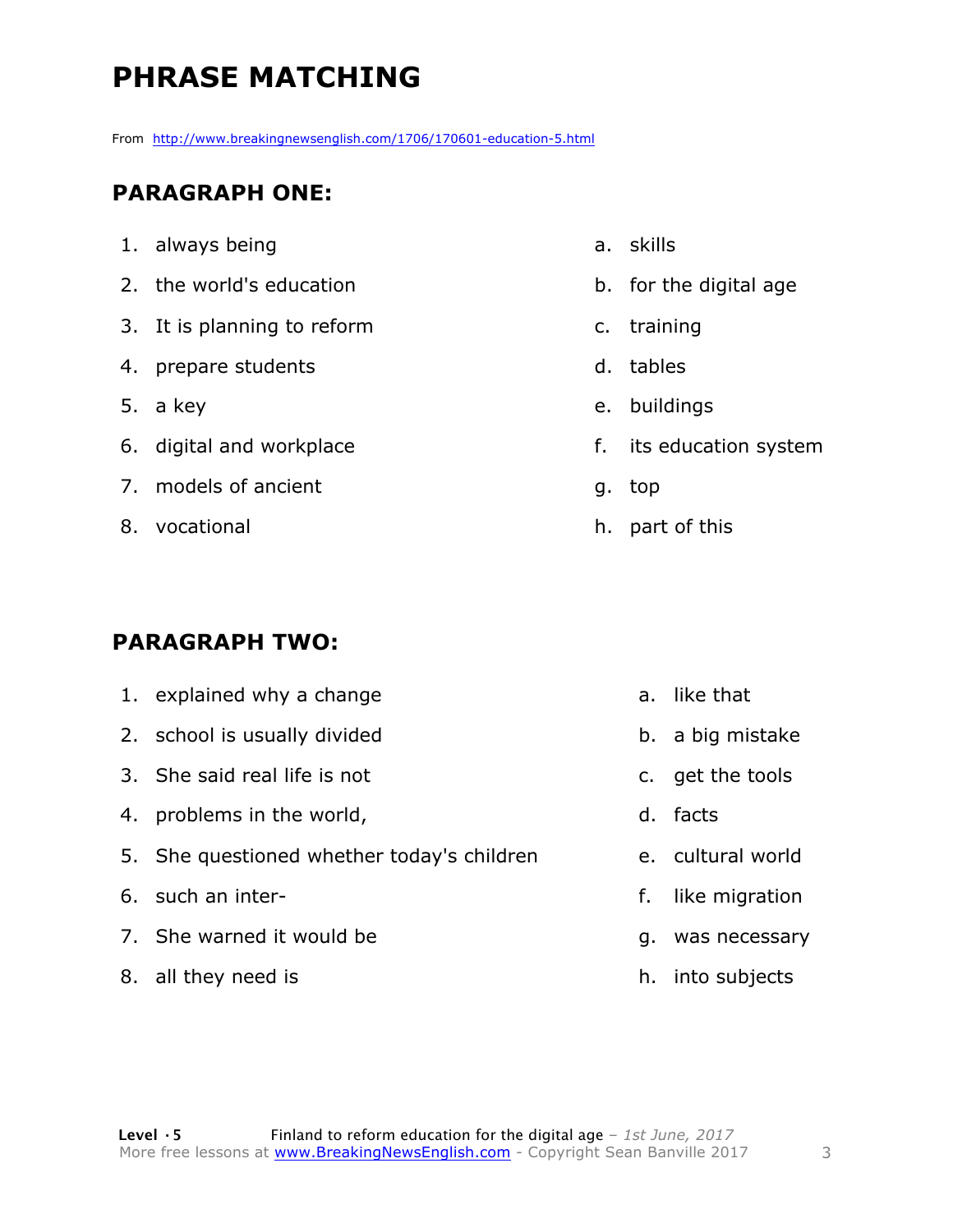### **LISTEN AND FILL IN THE GAPS**

From http://www.breakingnewsenglish.com/1706/170601-education-5.html

| Finland wants (1) ________________________ being top of the world's education    |  |
|----------------------------------------------------------------------------------|--|
| tables. It is planning (2) __________________________ education system to better |  |
| prepare students for the digital age. A (3) _________________________this is to  |  |
| put more emphasis on digital and workplace skills. An example of this would      |  |
|                                                                                  |  |
| models of ancient buildings. There (5) __________________________ vocational     |  |
| training in real-life work settings. Students' performance would be judged by    |  |
| both a teacher (6) ___________________________ from the company helping the      |  |
| student.                                                                         |  |

One teacher explained (7) \_\_\_\_\_\_\_\_\_\_\_\_\_\_\_\_\_\_\_\_\_\_\_\_ was necessary. She said school is usually divided into (8) \_\_\_\_\_\_\_\_\_\_\_\_\_\_\_\_\_\_\_\_\_\_\_\_\_\_that students must learn. She said real (9) \_\_\_\_\_\_\_\_\_\_\_\_\_\_\_\_\_\_\_\_\_\_\_\_\_\_\_ that because our brain is not divided into topics. She added that students needed (10) \_\_\_\_\_\_\_\_\_\_\_\_\_\_\_\_\_\_\_\_\_ broader way. They must think about the problems in the world, like migration, the economy, the post-truth era. She questioned whether today's children (11) \_\_\_\_\_\_\_\_\_\_\_\_\_\_\_\_\_\_\_\_\_ deal with such an inter-cultural world. She warned it would be a big mistake to let children believe that the world is simple, (12) \_\_\_\_\_\_\_\_\_\_\_\_\_\_\_\_\_\_\_\_\_\_ need is facts.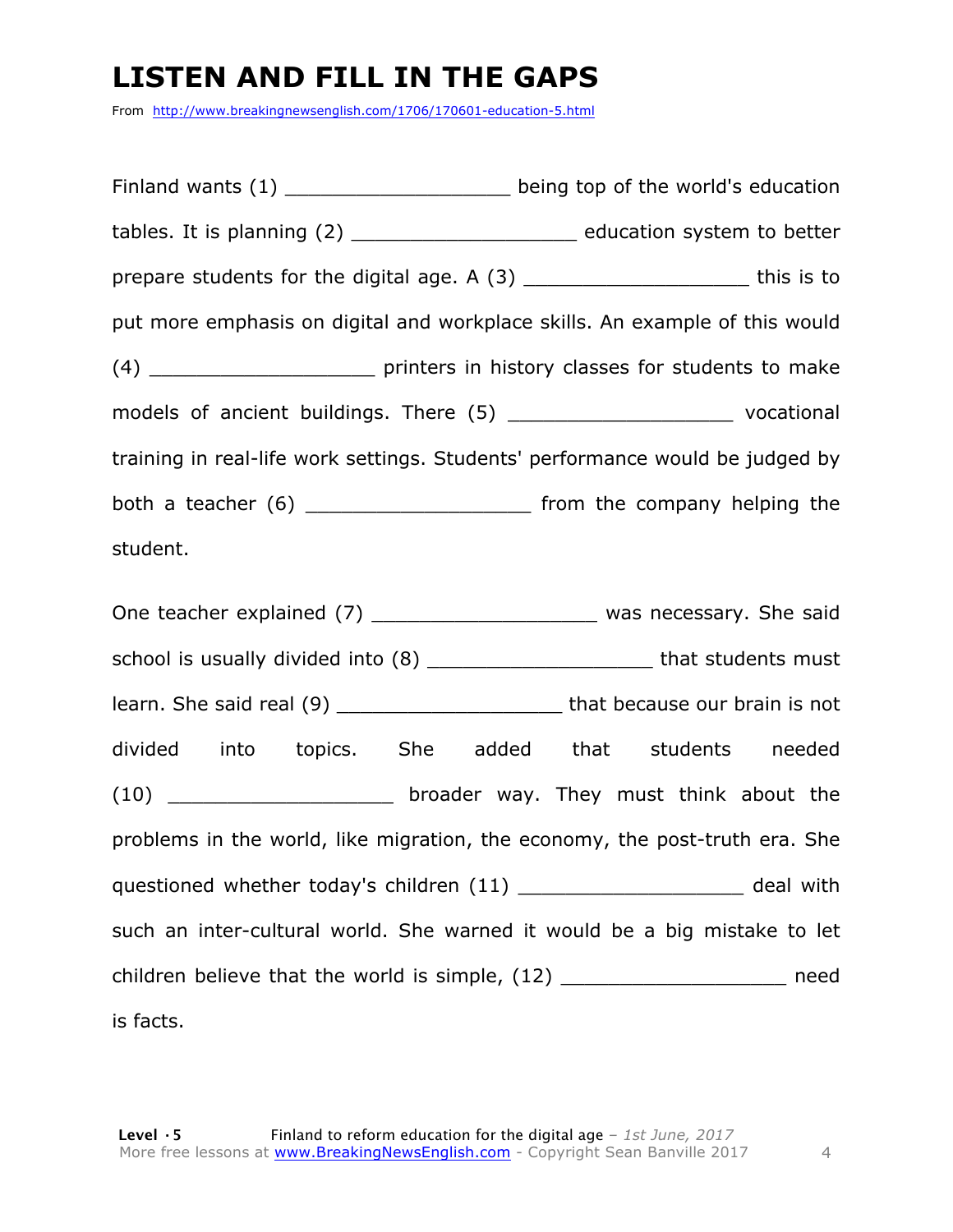# **PUT A SLASH ( / )WHERE THE SPACES ARE**

From http://www.breakingnewsenglish.com/1706/170601-education-5.html

Finlandwantsmorethanalwaysbeingtopoftheworld'seducationtables .Itisplanningtoreformitseducationsystemtobetterpreparestudentsf orthedigitalage.Akeypartofthisistoputmoreemphasisondigitalandw orkplaceskills.Anexampleofthiswouldbetouse3Dprintersinhistorycla ssesforstudentstomakemodelsofancientbuildings.Therewillalsobev ocationaltraininginreal-lifeworksettings.Students'performancew ouldbejudgedbybothateacherandbyanofficialfromthecompanyhelpi ngthestudent.Oneteacherexplainedwhyachangewasnecessary.She saidschoolisusuallydividedintosubjectsandfactsthatstudentsmustle arn.Shesaidreallifeisnotlikethatbecauseourbrainisnotdividedintotop ics.Sheaddedthatstudentsneededtothinkinabroaderway.Theymustt hinkabouttheproblemsintheworld,likemigration,theeconomy,thepo st-truthera.Shequestionedwhethertoday'schildrengetthetoolstodea lwithsuchaninterculturalworld.Shewarneditwouldbeabigmistaketol etchildrenbelievethattheworldissimple,andthatalltheyneedisfacts.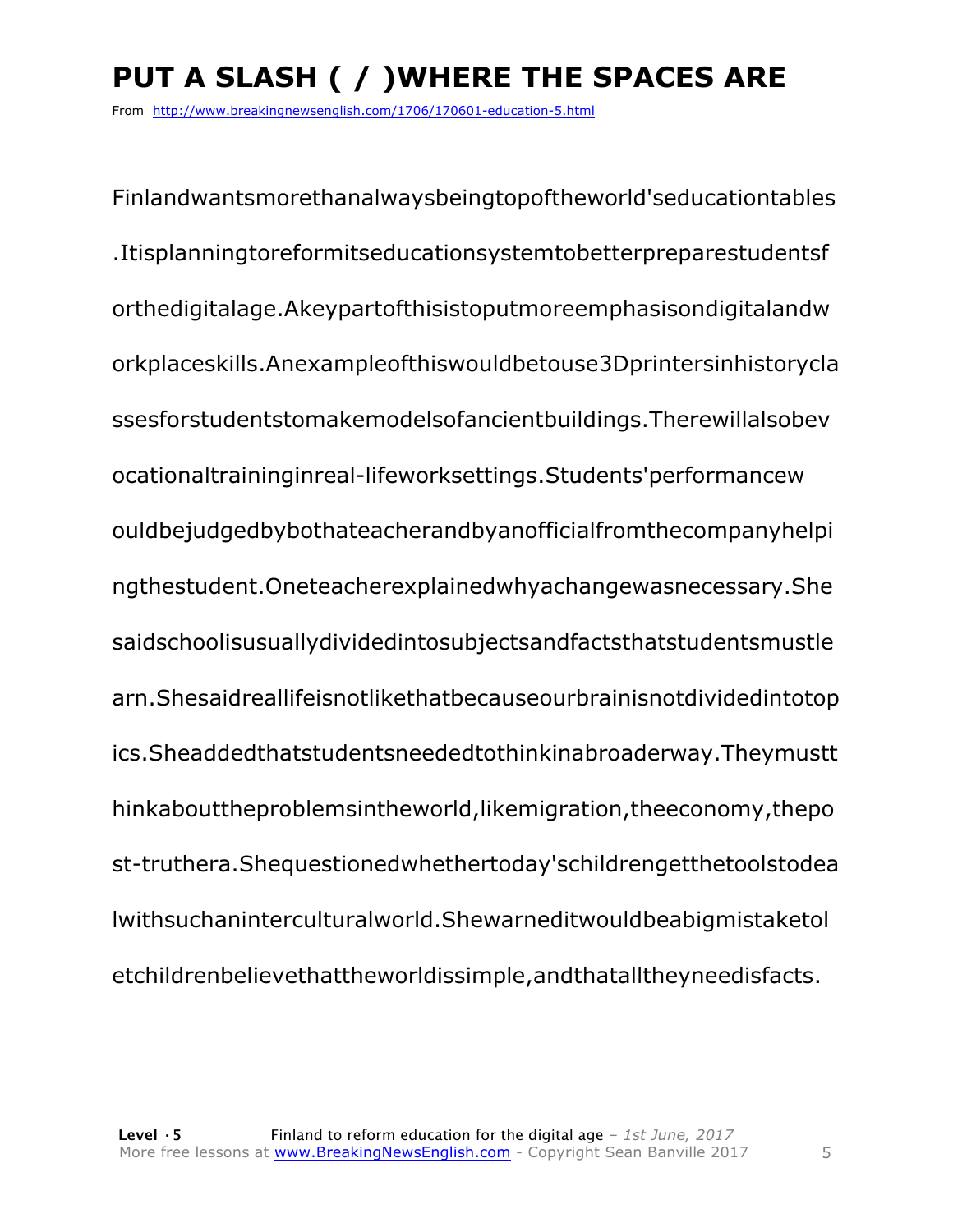### **EDUCATION SURVEY**

From http://www.breakingnewsenglish.com/1706/170601-education-4.html

Write five GOOD questions about education in the table. Do this in pairs. Each student must write the questions on his / her own paper.

When you have finished, interview other students. Write down their answers.

|      | STUDENT 1 | STUDENT 2 | STUDENT 3 |
|------|-----------|-----------|-----------|
| Q.1. |           |           |           |
| Q.2. |           |           |           |
| Q.3. |           |           |           |
| Q.4. |           |           |           |
| Q.5. |           |           |           |

- Now return to your original partner and share and talk about what you found out. Change partners often.
- Make mini-presentations to other groups on your findings.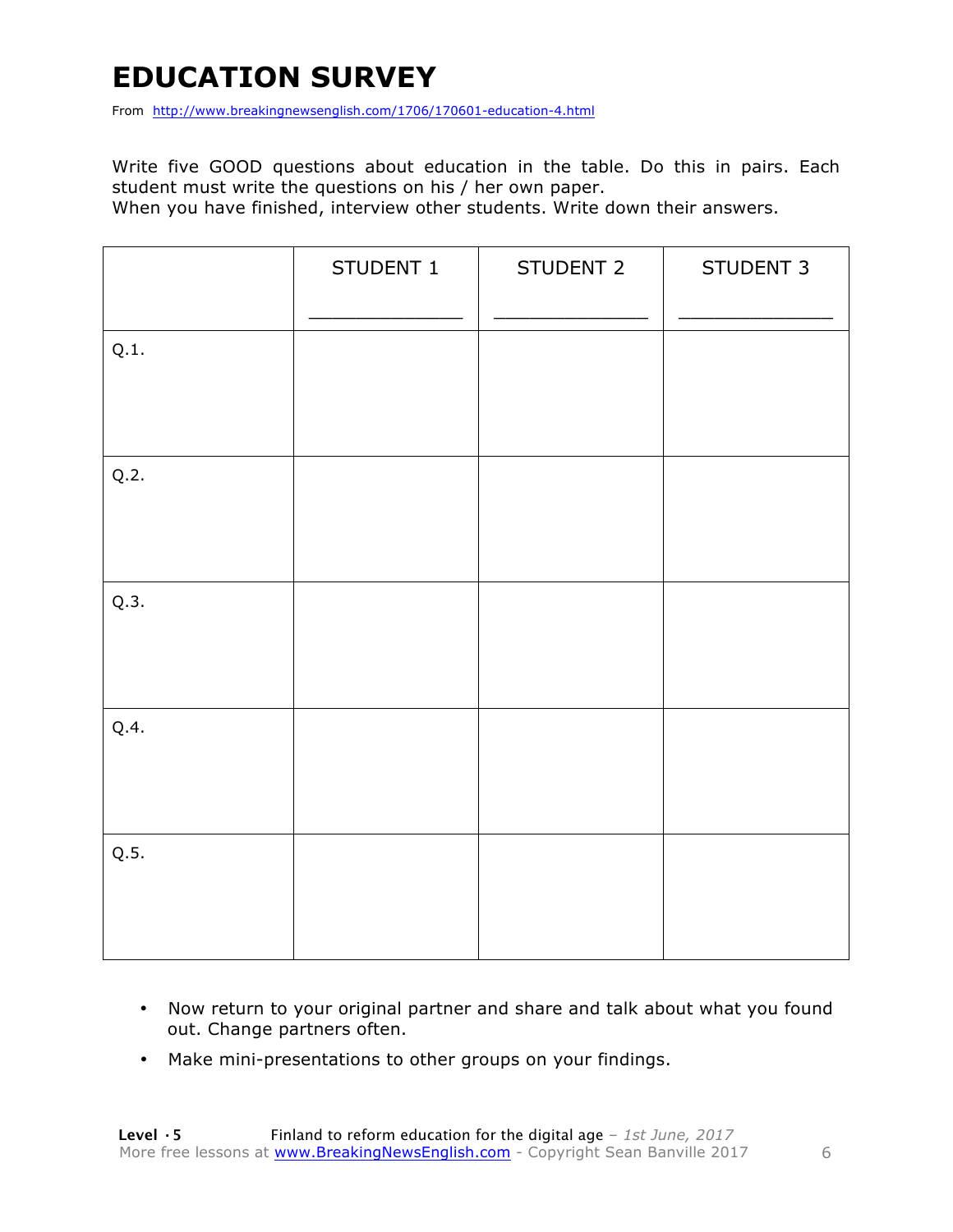### **WRITE QUESTIONS & ASK YOUR PARTNER(S)**

Student A: Do not show these to your speaking partner(s).

| a) |  |  |
|----|--|--|
| b) |  |  |
| c) |  |  |
| d) |  |  |
| e) |  |  |
| f) |  |  |
|    |  |  |

*Finland to reform education for the digital age – 1st June, 2017* More free lessons at www.BreakingNewsEnglish.com

## **WRITE QUESTIONS & ASK YOUR PARTNER(S)**

-----------------------------------------------------------------------------

Student B: Do not show these to your speaking partner(s).

| a) |  |  |
|----|--|--|
| b) |  |  |
| c) |  |  |
| d) |  |  |
| e) |  |  |
| f) |  |  |
|    |  |  |